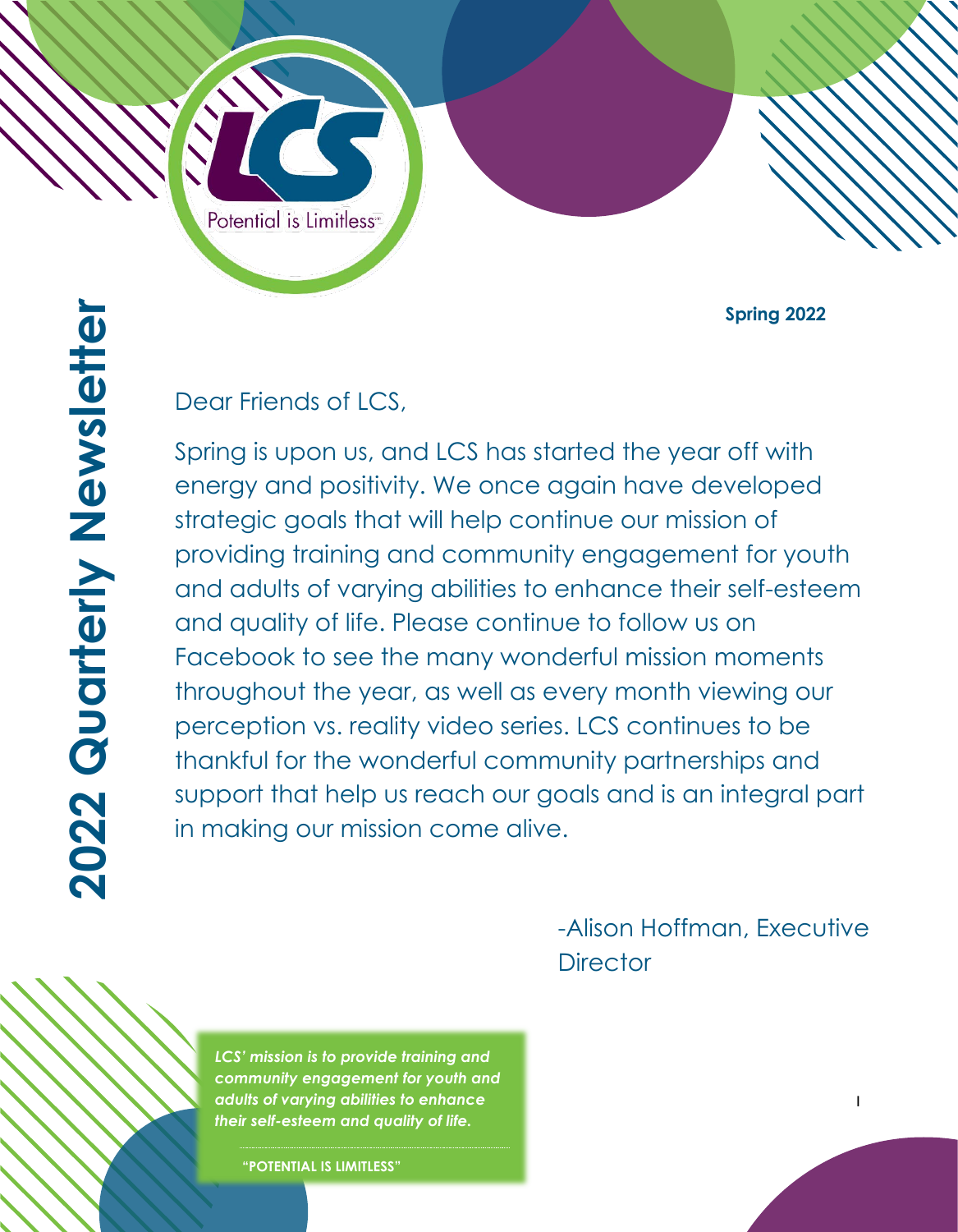# **LCS Success Stories!**

All stories were made possible through LCS' partnership with the Division of Vocational Rehabilitation (DVR).

**Megan, featured on the right side, is currently doing a Temporary Work Experience (TWE) at St. Catherine's High School in Racine. The work she does involves prepping food for meals that will be served to students. Keep up the great work, Megan!**

> **After completing a Temporary Work Experience (TWE) at Altus Vinyl in Racine, Kevin, featured on the left side, was officially hired at Altus Vinyl on January 3, 2022, as a Machine Operator. Kevin continues to progress and work hard at his job. Congratulations on the new job, Kevin!**

Royal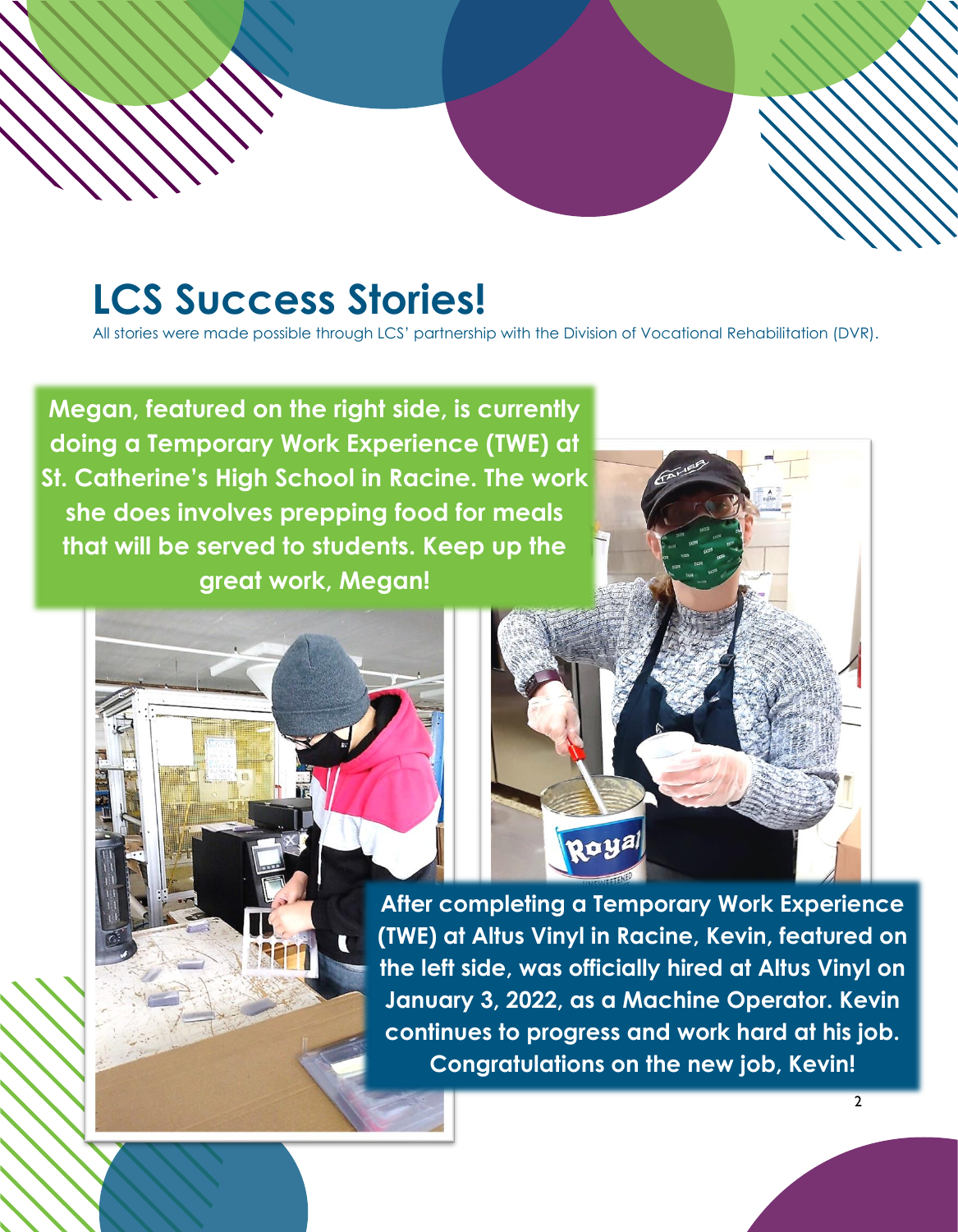### **Volunteering Opportunities and Learning Experiences Help Participants to Develop Their Job and Life Skills!**

**Despite setbacks from the ongoing pandemic, 2022 is starting off as a good year for volunteer opportunities and learning experiences. We are thankful to be able to continue to go out into the community every day to gain job skills for future employment and to help our community. As the year progresses, we hope to receive even more volunteer opportunities and learning experiences to continue to make mission happen.** 



**In the picture featured above on the right side, Steven is vacuuming the rugs at St. Rita's Church in Racine, and in the picture featured on the left side, Sandy and Matt are pricing donated items to be placed on sale at Habitat for Humanity Restore.**

**Featured in the picture on the bottom right side is Maverick cleaning and helping to setup a product display stand at Nifty Thrifty Resale in Kenosha.**

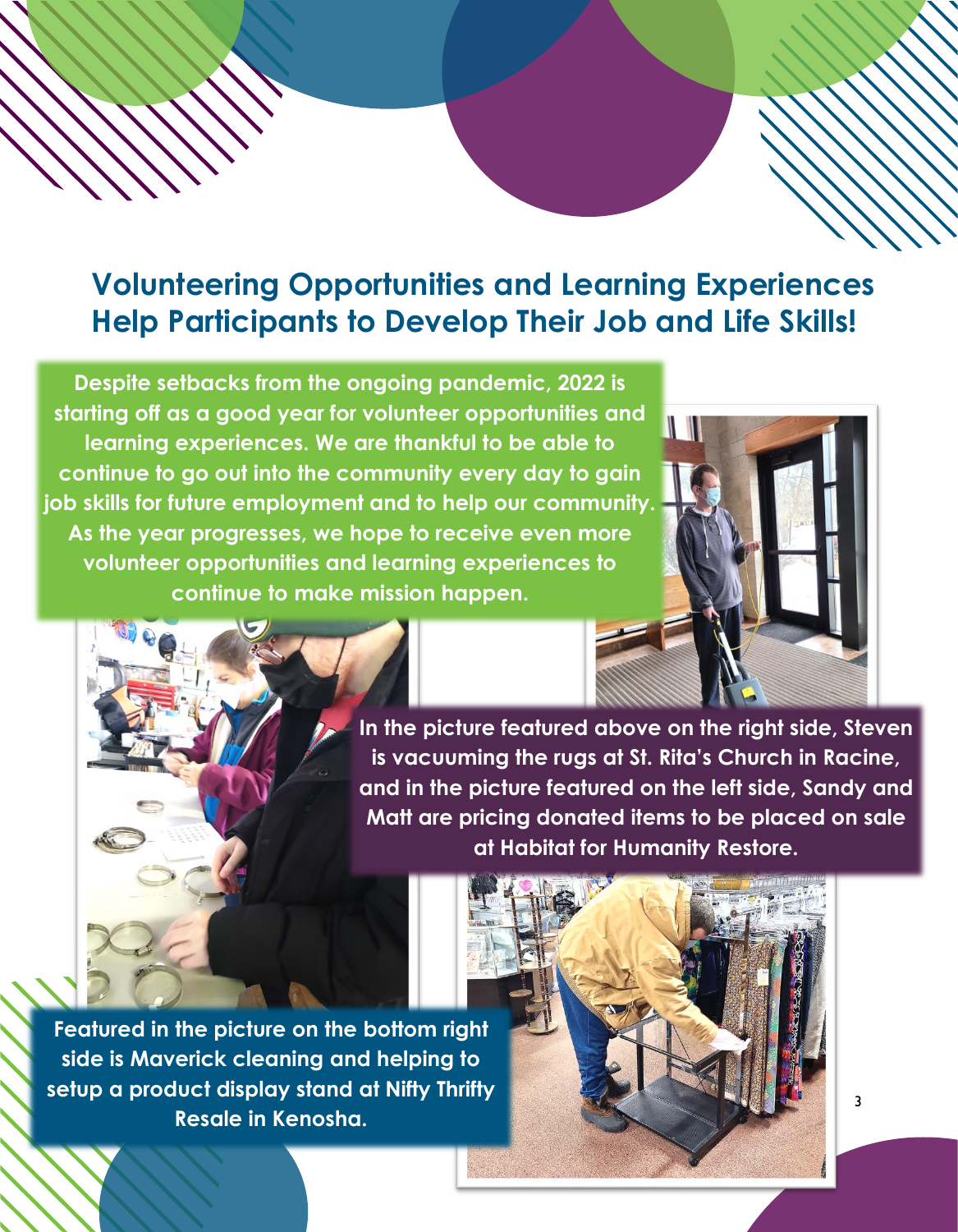

### **LCS Reminders and Updates!**

**Upcoming Holidays/Dates LCS is Closed:**

Good Friday – **April 15, 2022**

Memorial Day – **May 30, 2022**

Independence Day – **July 4, 2022**

Labor Day – **September 5, 2022**

Staff Volunteer Day – **September 16, 2022**

Thanksgiving – **November 24, 2022**, and **November 25, 2022**

Christmas – **December 23, 2022**, and **December 26, 2022**

New Year's Eve – **December 30, 2022**

### **Upcoming Events:**

Holiday Party – **December 2, 2022**



4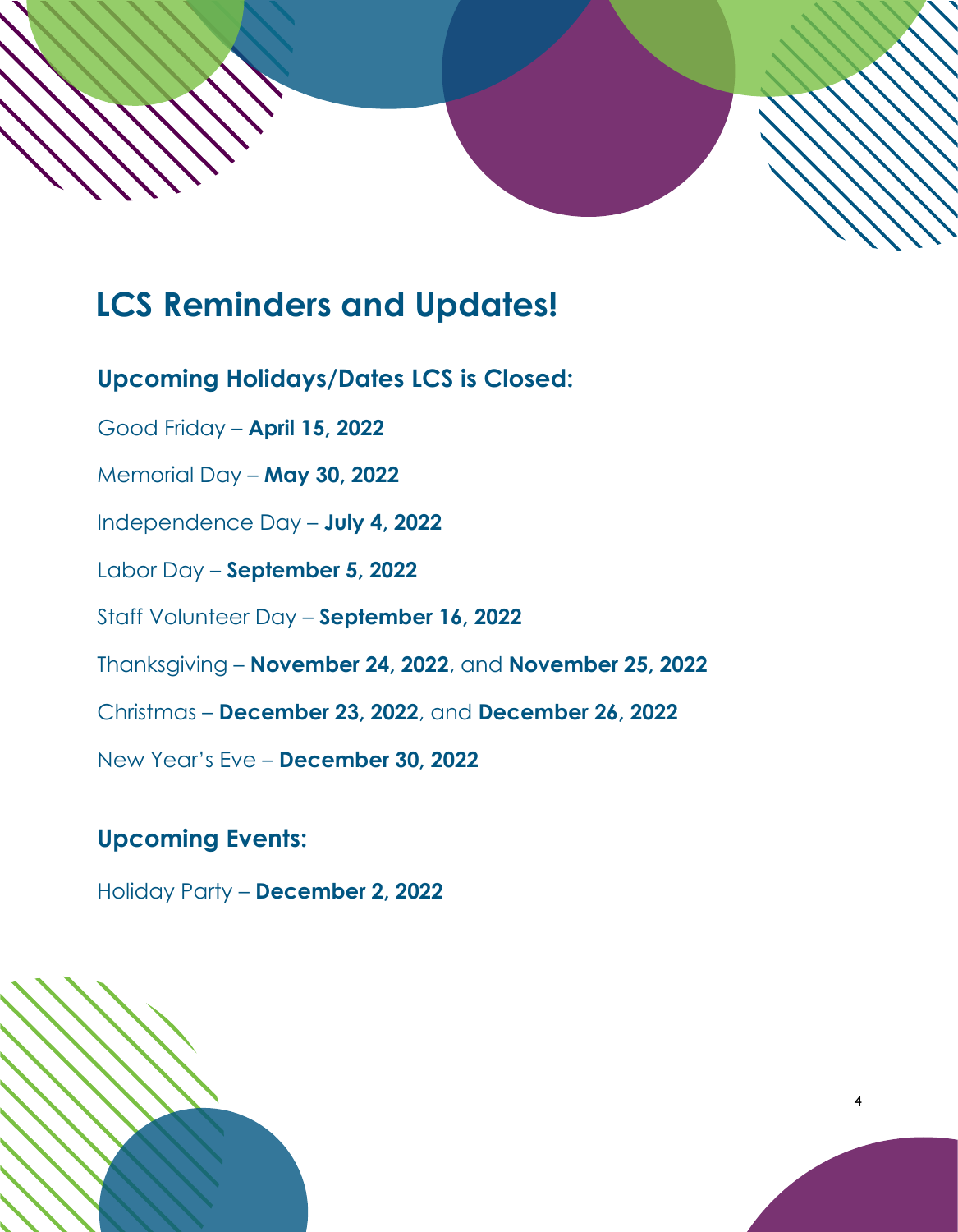## **Welcome to the LCS Board of Directors!**

In 2021, LCS said goodbye to **Tara Panasewicz**, former President of the LCS Board of Directors, and **Debra Karp**, former Secretary of the LCS Board of Directors. For 2022, LCS welcomes two new members to the LCS Board – **Han Zhang** and **Jennifer Ruetz**.



**Han Zhang, Ph.D.** currently works as an Institutional Research Analyst at the Office of Institutional Research and Assessment, University of Wisconsin-Parkside. She received her Master of Education in Curriculum and Instruction from Otterbein University and Ph.D. in Evaluation and Measurement from Kent State University. Her academic publication includes developing and cross validating a home functioning scale for people with multiple sclerosis to help rehabilitation counselors and allied health practitioners in investigating the impact of receiving vocational rehabilitation services on competitive employment outcomes for young adults with disabilities.

For over 20 years, **Jennifer Ruetz** has been an Independent Graphic Designer in the Racine area. She thrives in a team environment and really enjoys helping people shine and look their best. Jennifer graduated from University of Wisconsin-Milwaukee with a BFA in Graphic Design. She went on to work for multiple agencies in the Milwaukee area. Jennifer has donated her time to numerous schools and non-profit organizations including Saint Catherine's High School, Horlick High School, Lakeshore Youth Orchestra, and Milwaukee Hurling Club.